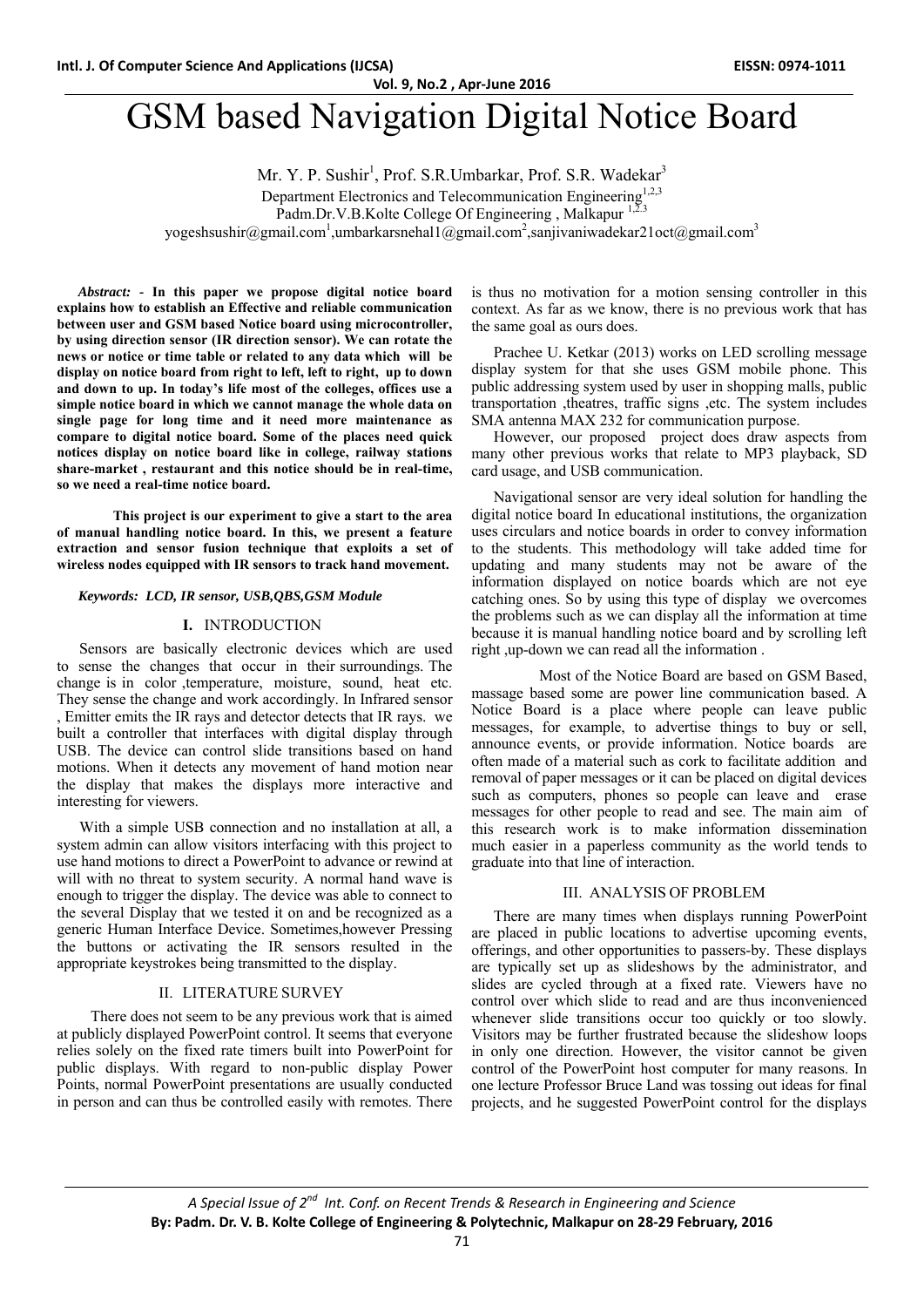down the hall on the second floor of Phillips Hall. These displays are large TVs that are fed video input by Mac Minis underneath each one. We decided to make good on the idea and implement it. And so, while the implementation and design is ours, the idea belongs to Professor Bruce Land.

## IV. SYSTEM DESCRIPTION



Fig. 1. Block Diagram of GSM Based Navigational Digital Notice Board Sensor -

Depending upon which IR receiver received the signal first and last, the algorithm that resides in the system understands the hand movement and sends the control signal to the microcontroller through the quad bilateral switch and optical encoder.

TABLE I. SCROLLING OF DIGITAL DISPLAY

| Sr.N<br>$\mathbf{0}$ | <b>Movement of Hand</b> | Output             |
|----------------------|-------------------------|--------------------|
|                      | Top to Bottom           | Scroll Down        |
|                      | Bottom to Top           | Scroll Up          |
|                      | Left to Right           | Slide Screen Right |
|                      | Right to Left           | Slide Screen Left/ |



Fig. 2. Hand movement in front of display

 This four sensor IR sensor (Infrared Sensor) is used for moment of up down and right left. The HS0038A2. – series are miniaturized receivers for infrared remote control systems. PIN diode and preamplifier are assembled on lead frame, the epoxy package is designed as IR filter. The demodulated output signal can directly be decoded by a microcontroller. Photo detector and preamplifier in one package. Basically this type sensor is used because Low power consumption as well as Improved shielding against electrical field disturbance. It is necessary to know that have deviated from the left or right of line. Therefore, sensors are placed on the right (Right Navigation Sensor (RNS)) and left (Left Navigation Sensor (LNS)).The distance between each sensors depend on number of sensors used and width of straight line (distance between sensors should be less than width of line) although distance between sensors may not be constant it depends on the logic.

The input of the hand movement i.e.(R-L, L-R, U-D, D-P) to the sensor on which the sensor will get the direction ,suppose we have to rotate from up to down then firstly we have to trigger UP IR sensor which can be trigger with the help of hand motion & move the hand towards the DOWN sensor. . Each of the button switch is pulled up normally and provides a GND when pressed. This design guide shows how to connect to and manage a standard configuration of mouse hardware as well as handle the USB protocol. This protocol provides a standard way of reporting hand movement to the display.

The QBS(CD4066BC) output provided to the microcontroller, it is a quad bilateral switch intended for the transmission or multiplexing of analog or digital signals. It is pin-for-pin compatible with CD4016BC, but has a much lower "ON" resistance, and "ON" resistance is relatively constant over the input-signal range.

From above discussion we see that microcontroller, IR sensor ,Optical encoder Bilateral switch are the key component of the system.

#### *A. Power supply*

 Power Supply is an important part of a circuit. It provides required supply to different blocks of the circuit from input 230 V AC. The main blocks include transformer, rectifier circuit, filter circuit, and regulator circuit. Voltage regulator IC LM7805 is used as a voltage regulator.[8]



#### Fig. 3. Power supply Section

The microcontroller and other devices get power supply from AC to DC adapter through7805, 5 volts regulator. The adapter output voltage will be 12V DC non regulated. The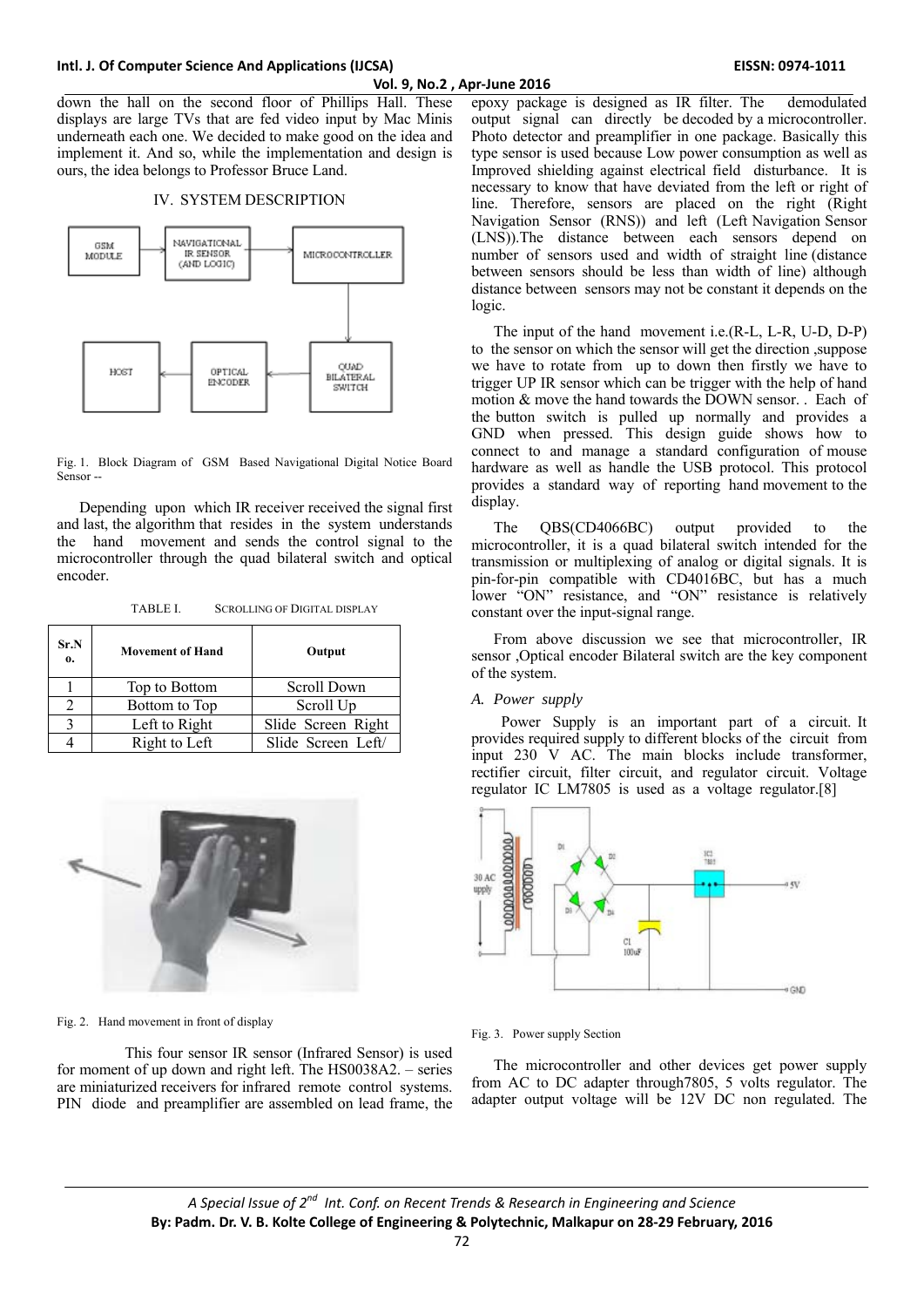7805/7812 voltage regulators are used to convert 12 V to 5V/12V DC.

*B. Micro controller - AT89C52* 



Fig. 4. Pin AT89C52 microcontroller

 The AT89S52 is a low-power, high-performance CMOS 8-bit microcontroller with 8K bytes of in-system programmable Flash memory. The device is manufactured using Atmel's high-density nonvolatile memory technology and is compatible with the indus-try-standard 89C52 instruction set and pinout. The on-chip Flash allows the program memory to be reprogrammed in-system or by a conventional nonvolatile memory pro- grammer. By combining a versatile 8-bit CPU with in-system programmable Flash on a monolithic chip, the Atmel AT89C52 is a powerful microcontroller which provides a highly-flexible and cost-effective solution to many embedded control applications. The AT89C52 provides the following standard features: 8K bytes of Flash, 256 bytes of RAM, 32 I/O lines, Watchdog timer, two data pointers, three 16-bit timer/counters, asix-vector two-level interrupt architecture, a full duplex serial port, on-chip oscillator,and clock circuitry. In addition, the AT89C52 is designed with static logic for operation down to zero frequency and supports two software selectable power saving modes. The Idle Mode stops the CPU while allowing the RAM, timer/counters, serial port, and interrupt system to continue functioning. The Power-down mode saves the RAM con- tents but freezes the oscillator, disabling all other chip functions until the next interrupt or hardware reset.

# *C. IR SENSOR*

 In this proposed system we are going to use HS0038A2 IR sensor for scrolling the screen of digital display. This IR sensor series are miniaturized receivers for infrared remote control systems. PIN diode and preamplifier are assembled on lead frame, the epoxy package is designed as IR filter. The demodulated output signal can directly be decoded by a microcontroller. HS0038A2. is the standard IR remote control receiver series, supporting all major transmission codes.The circuit of the HS0038A2. is designed in that way that unexpected output pulses due to noise or Disturbance signals are avoided. A band pass filter, an integrator stage and an automatic gain control are used to suppress such disturbances. The distinguishing mark between data signal and disturbance signal are carrier frequency, burst length and duty cycle. Carrier frequency is close to 38kHz.

# *D. OPTICAL ENCODER*

 In this proposed system the output of QBS switch given to USB port of personal computer through optical encoder. This Optical Navigation Technology contains an Image Acquisition System, a Digital Signal Processor, and a three-wire serial port. The ADNS-5020-EN's reads the Delta X and Delta Y registers to obtain any horizontal and vertical motion information happening as a result of the palm of hand being moved. The three-wire synchronous serial port is used to set and read parameters in the ADNS-5020-EN, and to read out the motion, (delta) X and (delta) Y information. This motion information will be reported to the PC to update the position of the cursor. The advantages of using ADNS-5020-EN optical sensor are: good tracking accuracy, small form factor, sensor programming flexibility via SPI port, and the automatic frame rate feature. Furthermore, ADNS-5020-EN sensor has builtin oscillator and on-chip LED driver to minimize external components. Additionally, Burst mode is another special serial port operation mode which may be used to reduce the serial transaction time for motion read operation.

## *E. Bilateral switch*

 CD4066BMS is a quad bilateral switch intended for the transmission or multiplexing of analog or digital signals. It is pin for pin compatible with CD4016B, but exhibits a muchlower on state resistance. In addition, the on-state resistance is relatively constant over the full input signal range. The CD4066BMS consists of four independent bilateral switches. A single control signal is required per switch. Both the p and the n device in a given switch are biased on or off simultaneously by the control signal. As shown in Figure 1, the well of the n channel device on each switch is either tied to the input when the switch is on or to VSS when the switch is off. This configuration eliminates the variation of the switch transistor threshold voltage with input signal, and thus keeps the on-state resistance low over the full operating signal range. The advantages over single channel switches include peak input signal voltage swings equal to the full supply voltage, and more constant on-state impedance over the input signal range. For sample and hold applications, however, the CD4016B is recommended**.** 

# *F. Software required*

# *1) Express PCB:*

Express PCB is free PCB software and is a snap to learn and use. Designing circuit boards is simple for the beginner and efficient for the professional. The board manufacturing service makes top quality two and four layer PCBs.

#### *2) Embedded C:*

Embedded C is used for microcontroller programming. There is a large and growing international demand for programmers with 'embedded' skills, and many desktop developers are starting to move into this important area.